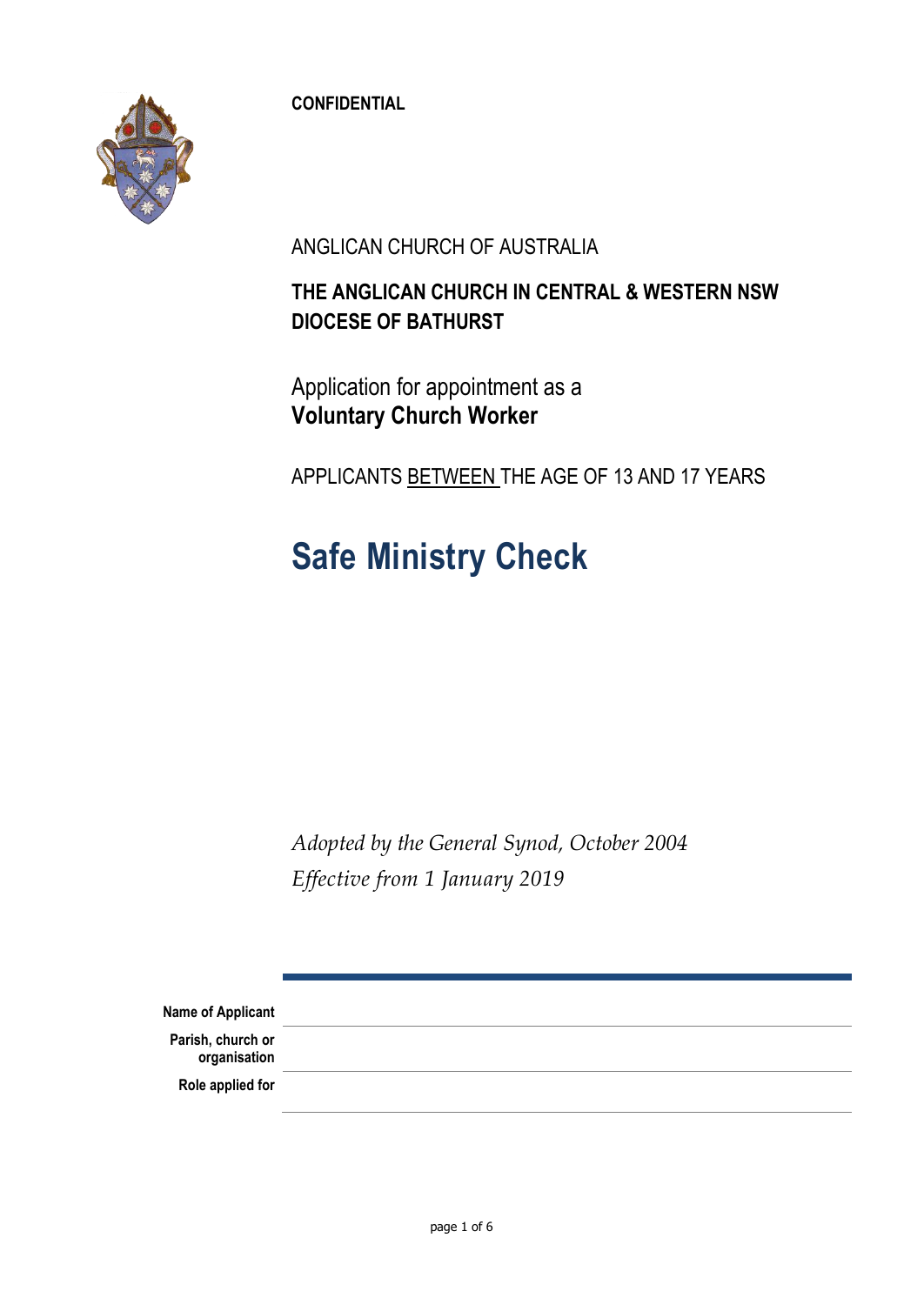## **1 The Safe Ministry Check**

| About this form     | This form must be completed when a person is going to undertake pastoral ministry that<br>involves direct, regular and not incidental contact with children.                                                                                                                                                                                                                                                         |  |  |  |
|---------------------|----------------------------------------------------------------------------------------------------------------------------------------------------------------------------------------------------------------------------------------------------------------------------------------------------------------------------------------------------------------------------------------------------------------------|--|--|--|
|                     | Ministry to children and Pastoral Ministry are defined in the Safe Ministry to Children Canon<br>2017.                                                                                                                                                                                                                                                                                                               |  |  |  |
|                     | Pastoral ministry with children includes:                                                                                                                                                                                                                                                                                                                                                                            |  |  |  |
|                     | giving spiritual advice and support, education, counselling, medical care, and assistance in<br>times of need that involves direct, regular and not incidental contact with children;<br>participating in overnight activities such as camps;<br>having close personal contact with children such as changing clothes, washing and<br>toileting.                                                                     |  |  |  |
|                     | Roles involving pastoral care include Sunday School teacher, holiday program leader, youth<br>leader, camp helper, overnight activity leader, regular creche assistant, music team leader,<br>worship leader.                                                                                                                                                                                                        |  |  |  |
| To the Applicant    | Thank you for volunteering for a ministry role within your church or church organisation.                                                                                                                                                                                                                                                                                                                            |  |  |  |
|                     | The Anglican Church is committed to doing everything we can to ensure that our churches and<br>church organisations are safe for all who participate in church activities—including our<br>volunteers. That is why we require everyone who has a ministry role within the church to meet<br>specific standards of personal conduct.                                                                                  |  |  |  |
|                     | To help us meet our commitment to safe ministry, we ask everyone who wants to be appointed<br>as a voluntary church worker to answer some important questions. That's the purpose of this<br>form.                                                                                                                                                                                                                   |  |  |  |
|                     | Some of the questions are personal and sensitive. We are not asking you these questions<br>because we think you've done anything wrong. We ask them because they are part of a<br>process that will help ensure our churches are safe.                                                                                                                                                                               |  |  |  |
| Completing the form | 1. Complete all five sections.                                                                                                                                                                                                                                                                                                                                                                                       |  |  |  |
|                     | 2. Answer the questions in Section 2 honestly. Where required, put a cross [X] in the<br>appropriate box.                                                                                                                                                                                                                                                                                                            |  |  |  |
|                     | 3. If you answer 'Yes' to certain questions we may have to ask you for more information. But<br>that doesn't necessarily mean that you can't be a volunteer.                                                                                                                                                                                                                                                         |  |  |  |
|                     | 4. Sign your initials at the bottom of every page and sign your full signature at the end of the<br>form.                                                                                                                                                                                                                                                                                                            |  |  |  |
|                     | 5. If you are under 16, your parent or guardian must also initial each page and sign at<br>the end.                                                                                                                                                                                                                                                                                                                  |  |  |  |
| Submitting the form | Please return the form to:                                                                                                                                                                                                                                                                                                                                                                                           |  |  |  |
|                     | <b>The Anglican Diocese of Bathurst</b><br><b>Attention: The Registrar</b><br>PO Box 23<br><b>Bathurst NSW 2795</b>                                                                                                                                                                                                                                                                                                  |  |  |  |
| Privacy             | This application is confidential.                                                                                                                                                                                                                                                                                                                                                                                    |  |  |  |
|                     | It will be retained in a secure place by the parish or church organisation in which you are<br>intending to exercise a voluntary ministry. Except as may be required by law, or by church<br>disciplinary procedures, the information you supply will be used only for screening and<br>disciplinary purposes. If required by law, the information you supply will be made available to<br>the applicable authority. |  |  |  |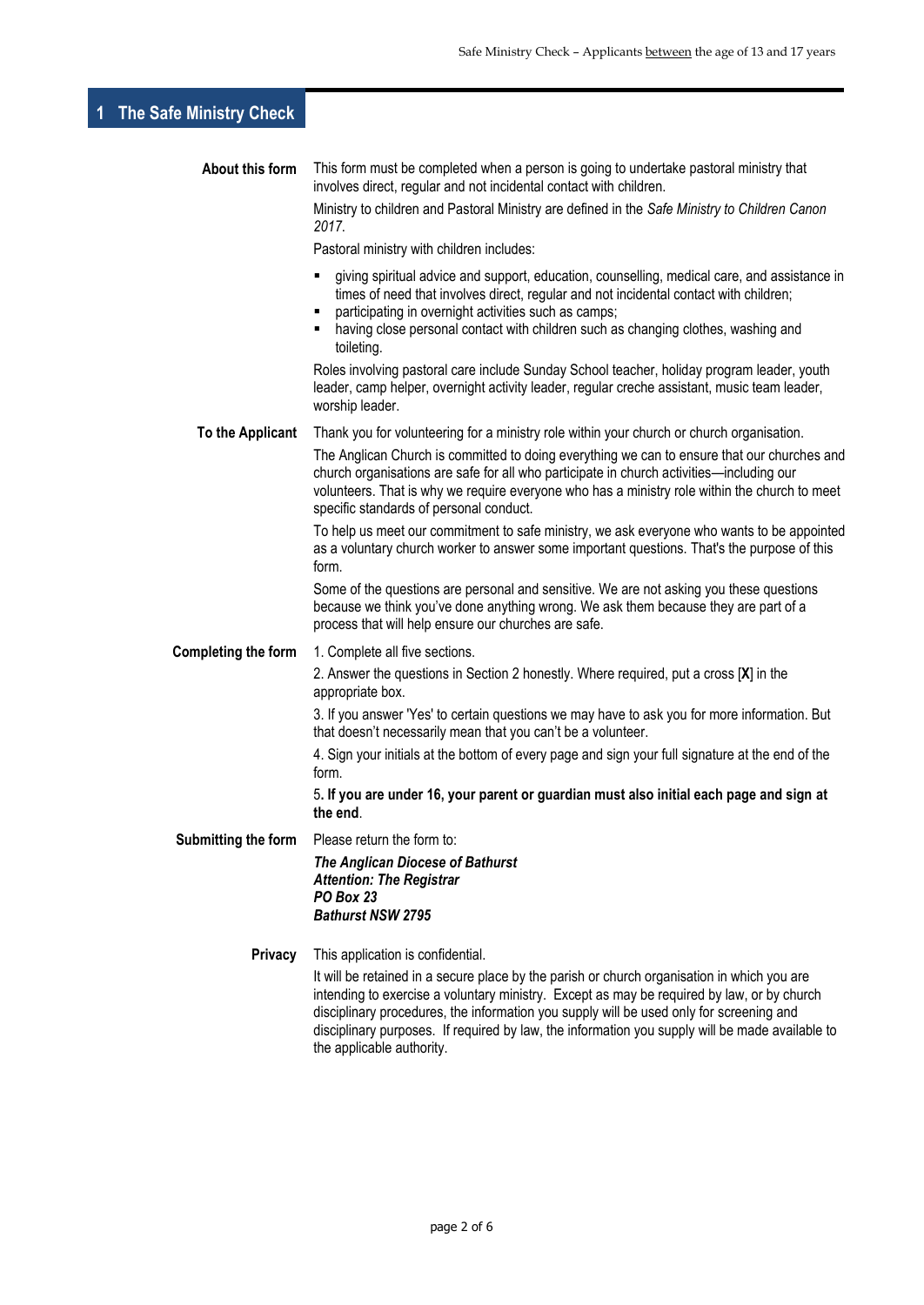# **2 The Applicant**

|                                                                       | <b>Personal details</b>                               | First name(s)                                                                                                                                                                                          |                                                                           |            |                                 |  |
|-----------------------------------------------------------------------|-------------------------------------------------------|--------------------------------------------------------------------------------------------------------------------------------------------------------------------------------------------------------|---------------------------------------------------------------------------|------------|---------------------------------|--|
|                                                                       |                                                       | Surname                                                                                                                                                                                                |                                                                           |            |                                 |  |
|                                                                       |                                                       | Previous name                                                                                                                                                                                          |                                                                           |            |                                 |  |
|                                                                       |                                                       | Date of birth (d/m/y)                                                                                                                                                                                  |                                                                           |            |                                 |  |
|                                                                       |                                                       | Gender                                                                                                                                                                                                 | male                                                                      | female     |                                 |  |
|                                                                       |                                                       | Occupation                                                                                                                                                                                             |                                                                           |            |                                 |  |
|                                                                       |                                                       |                                                                                                                                                                                                        |                                                                           |            |                                 |  |
|                                                                       | <b>Address</b>                                        | Number, Street                                                                                                                                                                                         |                                                                           |            |                                 |  |
|                                                                       |                                                       | Suburb/town,                                                                                                                                                                                           |                                                                           |            |                                 |  |
|                                                                       |                                                       | State, Postcode                                                                                                                                                                                        |                                                                           |            |                                 |  |
|                                                                       |                                                       |                                                                                                                                                                                                        |                                                                           |            |                                 |  |
|                                                                       | <b>Contact details</b>                                | Home phone                                                                                                                                                                                             |                                                                           |            |                                 |  |
|                                                                       |                                                       | Mobile phone                                                                                                                                                                                           |                                                                           |            |                                 |  |
|                                                                       |                                                       | Email                                                                                                                                                                                                  |                                                                           |            |                                 |  |
|                                                                       |                                                       |                                                                                                                                                                                                        |                                                                           |            |                                 |  |
|                                                                       |                                                       |                                                                                                                                                                                                        |                                                                           |            |                                 |  |
|                                                                       | <b>Confirming your identity</b>                       | Please attach to this form a clear copy of ONE of the following:                                                                                                                                       |                                                                           |            |                                 |  |
|                                                                       |                                                       | A national police history check, a working with vulnerable people check, your current Australian<br>driver's licence; your birth certificate; a current Australian passport; an Australian citizenship |                                                                           |            |                                 |  |
|                                                                       |                                                       | document or Australian immigration papers; a current student identity card from an educational                                                                                                         |                                                                           |            |                                 |  |
|                                                                       |                                                       | institution; or equivalent form of identification.                                                                                                                                                     |                                                                           |            |                                 |  |
|                                                                       |                                                       |                                                                                                                                                                                                        |                                                                           |            |                                 |  |
|                                                                       |                                                       |                                                                                                                                                                                                        |                                                                           |            |                                 |  |
|                                                                       | <b>Suitability for ministry</b>                       | Please answer the questions below by putting a cross $[X]$ in the appropriate box.                                                                                                                     |                                                                           |            |                                 |  |
|                                                                       |                                                       | If you are not sure what is meant by a particular word, please consult your parents or another<br>responsible adult.                                                                                   |                                                                           |            |                                 |  |
|                                                                       |                                                       |                                                                                                                                                                                                        |                                                                           |            |                                 |  |
|                                                                       |                                                       |                                                                                                                                                                                                        |                                                                           |            |                                 |  |
| a)                                                                    | Do you have any health condition(s), which may affect |                                                                                                                                                                                                        | $\Box$ No                                                                 | $\Box$ Yes | If YES, please provide details. |  |
|                                                                       | your work with children or young people?              |                                                                                                                                                                                                        |                                                                           |            |                                 |  |
| b)                                                                    | Have you ever been charged with a criminal offence in |                                                                                                                                                                                                        | 'Charged' means that the police or other government authority has accused |            |                                 |  |
| Australia or in any other country?<br>fine is not a criminal offence. |                                                       | you in writing of committing a criminal offence. Getting a parking or speeding                                                                                                                         |                                                                           |            |                                 |  |
|                                                                       |                                                       |                                                                                                                                                                                                        | No                                                                        | Yes        | If YES, please provide details. |  |
|                                                                       |                                                       |                                                                                                                                                                                                        |                                                                           |            |                                 |  |
| c)                                                                    | Have you ever been convicted of a criminal offence in |                                                                                                                                                                                                        | No                                                                        | Yes        | If YES, please provide details. |  |
|                                                                       | Australia or in any other country?                    |                                                                                                                                                                                                        |                                                                           |            |                                 |  |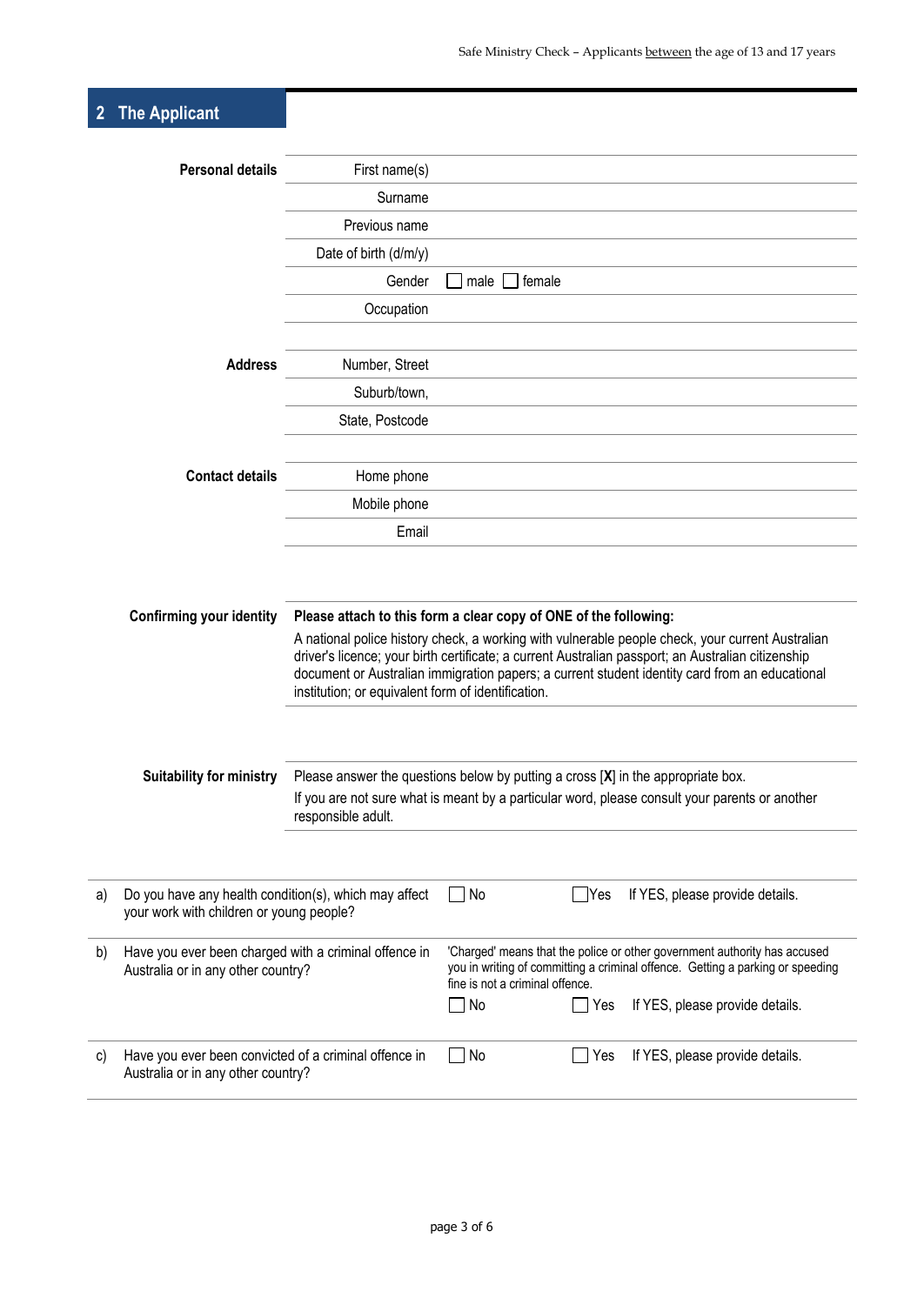| d)      | Have you ever applied for a working with children<br>check or-a working with vulnerable people check?                                                                                   | No Go to e)<br>check?<br>$\Box$ No<br>$\neg$ No | l Yes<br>$\Box$ Yes<br>Yes | If YES, did the authority to which you applied refuse to issue the<br>If NO, was your working with children check or a working with<br>vulnerable people check ever cancelled, revoked or suspended? |
|---------|-----------------------------------------------------------------------------------------------------------------------------------------------------------------------------------------|-------------------------------------------------|----------------------------|------------------------------------------------------------------------------------------------------------------------------------------------------------------------------------------------------|
| e)      | Have you ever had a driver's licence?                                                                                                                                                   | No Go to f)                                     | $\Box$ Yes                 |                                                                                                                                                                                                      |
|         |                                                                                                                                                                                         |                                                 |                            | If YES, has your licence ever been revoked or suspended?                                                                                                                                             |
|         |                                                                                                                                                                                         | $\Box$ No                                       | $\Box$ Yes                 | If YES, please provide details.                                                                                                                                                                      |
| f)      | Have you ever had a court order issued against you<br>as a result of someone accusing you of violence,<br>abuse, likely harm, harassment or stalking?                                   | No                                              | Yes                        | If YES, please provide details.                                                                                                                                                                      |
| g)      | Have you ever done anything which could result in a<br>person accusing you of child abuse?                                                                                              | No                                              | Yes                        | If YES, please provide details.                                                                                                                                                                      |
|         | A 'child' is a person under the age of 18.                                                                                                                                              |                                                 |                            |                                                                                                                                                                                                      |
|         | Child abuse includes:<br>harassment, physical bullying, verbal bullying and<br>cyberbullying; and touching a child in a sexual way<br>with or without their consent.                    |                                                 |                            |                                                                                                                                                                                                      |
| h)      | Have you done anything in the past or present that<br>may result in allegations being made against you of<br>bullying or any form of harassment of adults                               | No                                              | Yes                        | If YES, please provide details.                                                                                                                                                                      |
| i)      | Have you ever produced sexual images of another<br>person under the age of 18?                                                                                                          | No                                              | Yes                        | If YES, please provide details                                                                                                                                                                       |
| j)      | Have you ever engaged in sexting? 'Sexting' means<br>requesting, sharing, sending or posting online explicit<br>sexual photos, messages or videos.                                      | $\Box$ No                                       | Yes                        | If YES, please provide details                                                                                                                                                                       |
| k)      | Have you ever been drunk after consuming alcohol?                                                                                                                                       | No                                              | Yes                        | If YES, please provide details                                                                                                                                                                       |
| $\vert$ | Have you ever used illegal drugs?                                                                                                                                                       | No                                              | Yes                        | If YES, please provide details                                                                                                                                                                       |
| m)      | Have you ever done anything that is likely to affect<br>adversely your reputation or character, or that might<br>affect your fitness to hold a licence or authority from<br>the bishop? | No                                              | Yes                        | If YES, please provide details                                                                                                                                                                       |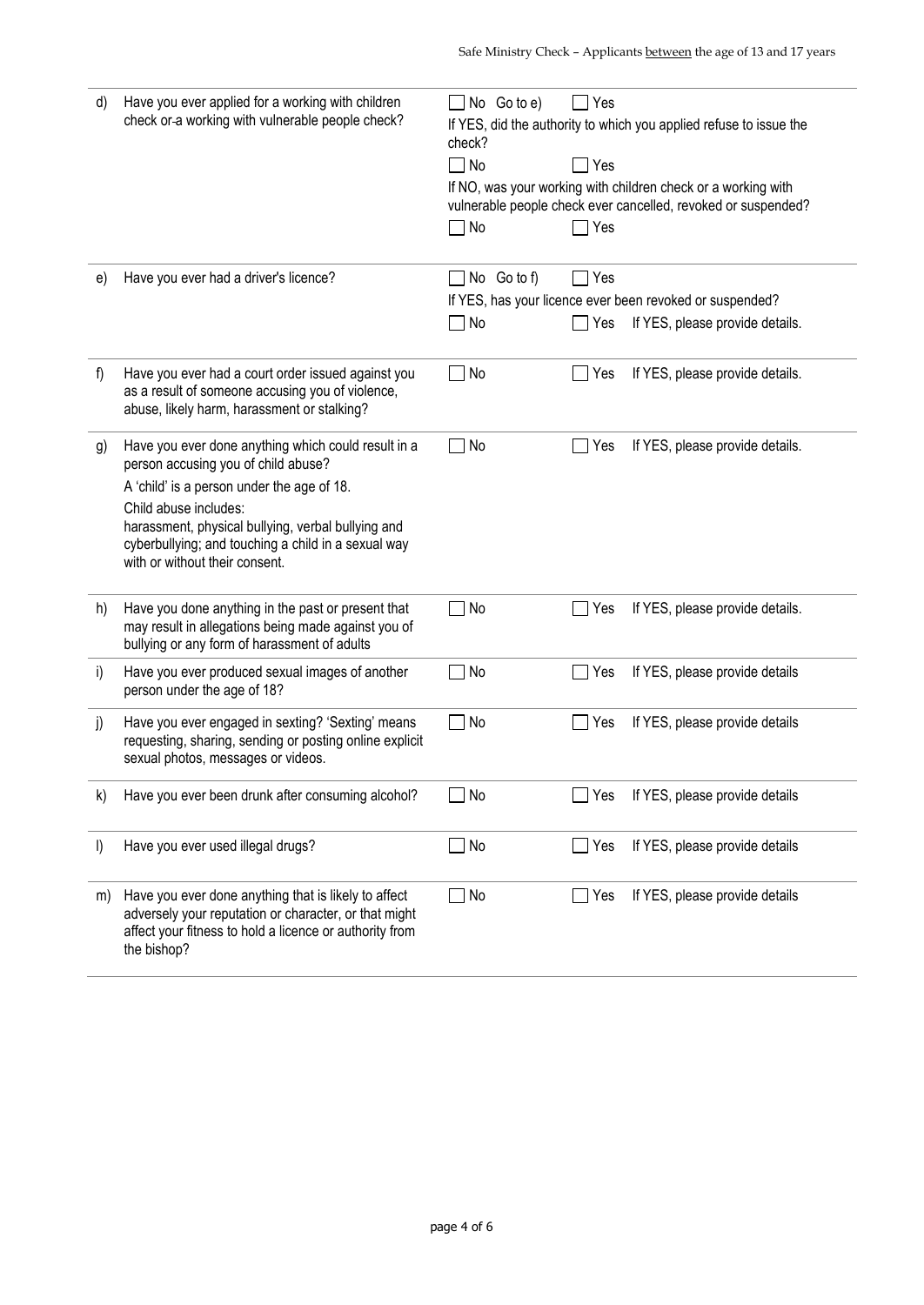### **3 Record of ministry**

In the table below, please list all churches, parishes or congregations, and, if appropriate, church and para-church organisations (such as Scripture Union groups, Crusaders) where you have undertaken ministry as a voluntary worker. We will ask you to authorise them to tell us what they know that's relevant to our assessment of your suitability for ministry in the church.

| <b>Church/Church Organisation</b> | Location | Role | From (m/y) | To $(m/y)$ |
|-----------------------------------|----------|------|------------|------------|
|                                   |          |      |            |            |
|                                   |          |      |            |            |
|                                   |          |      |            |            |
|                                   |          |      |            |            |
|                                   |          |      |            |            |
|                                   |          |      |            |            |
|                                   |          |      |            |            |

### **4 Character Reference**

Please provide details below of two (2) referees.

In this context, a 'referee' is someone over 18 years of age who is able to give a report on your good character and suitability for ministry among children and young people.

A referee may be a parent or other responsible adult, such as a church leader, teacher or employer, or someone who has known you for longer than one year. Only one referee can be closely related to you.

We will contact your referees to tell us what they know that's relevant to our assessment of your suitability to be a voluntary church worker.

|                 | <b>REFEREE 1</b> | <b>REFEREE 2</b> |
|-----------------|------------------|------------------|
| Title           |                  |                  |
| First name      |                  |                  |
| Surname         |                  |                  |
| Number, Street  |                  |                  |
| Suburb/Town     |                  |                  |
| State, Postcode |                  |                  |
| Country         |                  |                  |
| Home phone      |                  |                  |
| Mobile phone    |                  |                  |
| Email           |                  |                  |
|                 |                  |                  |